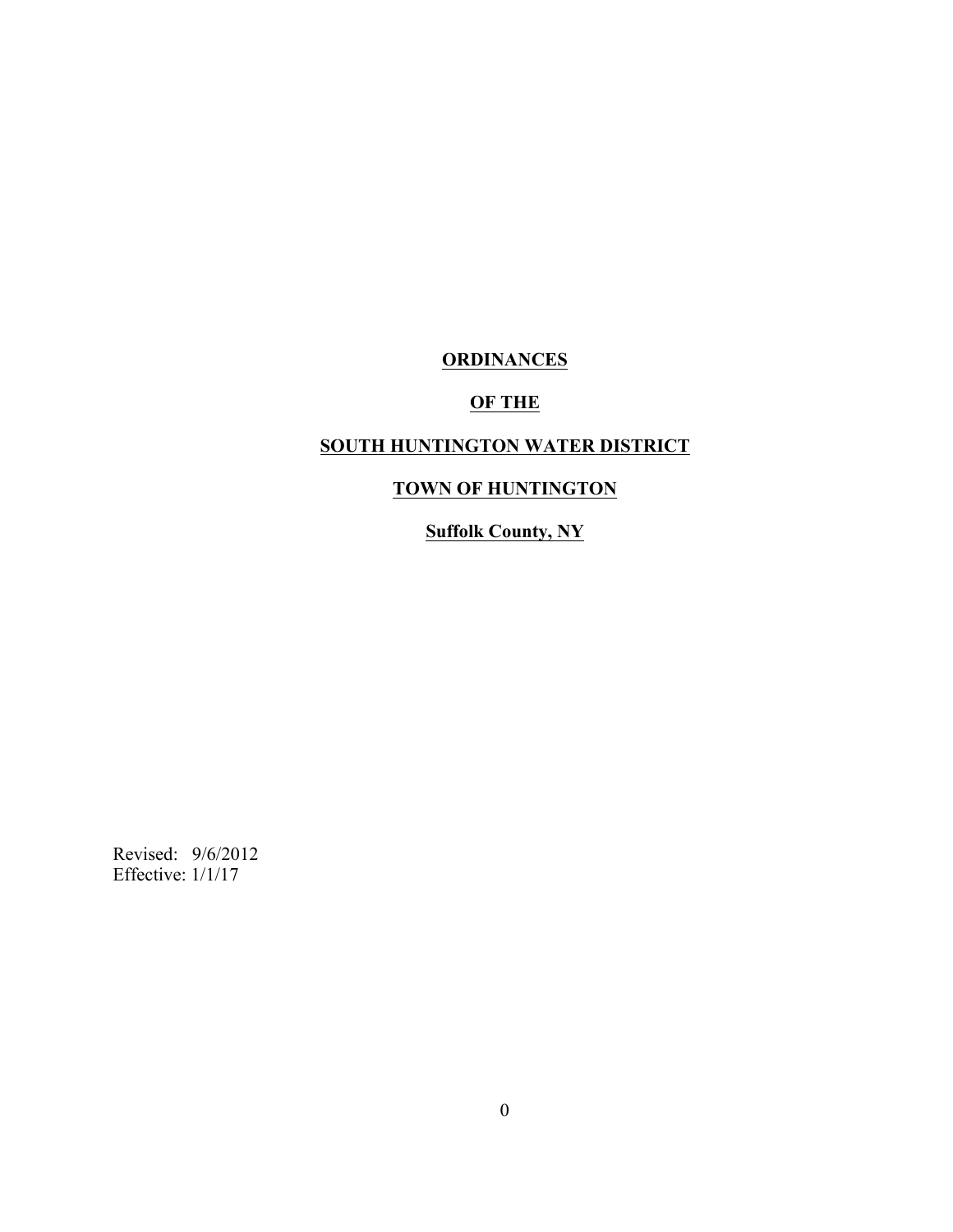# **CONTENTS**

| <b>SECTION</b> | <b>SUBJECT</b>                                    | <b>PAGE</b>    |
|----------------|---------------------------------------------------|----------------|
| 1              | <b>Application for Water Connection</b>           | $\overline{c}$ |
| $\overline{c}$ | Specifications                                    | 5              |
| $\overline{3}$ | Permits                                           | 5              |
| $\overline{4}$ | Cost of Materials and of Installation Labor       | $\overline{7}$ |
| 5              | Tapping of Water Mains                            | $\overline{7}$ |
| 6              | Maintenance and Repair of Service Lines           | $\overline{7}$ |
| $\overline{7}$ | <b>Water Meters</b>                               | 9              |
| 8              | Prevention of Water Contamination                 | 10             |
| 9              | <b>Booster Pumps</b>                              | 11             |
| 10             | Refrigeration and Cooling Equipment               | 11             |
| 11             | Fire Hydrant and Private Sprinkler System         | 11             |
|                | <b>Standby Charges</b>                            |                |
| 12             | Usage of Fire Hydrants                            | 12             |
| 13             | <b>Fire Service Lines</b>                         | 12             |
| 14             | <b>Vacant Premises</b>                            | 12             |
| 15             | <b>Resumption of Water Service</b>                | 13             |
| 16             | Notice to Turn on or Discontinue Water Service    | 13             |
| 17             | <b>Frozen Service Lines</b>                       | 13             |
| 18             | Bills for Water Charges; Tax Liens                | 13             |
| 19             | Owners and Purchasers of Property Liable for      |                |
|                | <b>Unpaid Water Charges</b>                       | 14             |
| 20             | Water Rates and Miscellaneous Charges             | 14             |
| 21             | <b>Resale of District Water Prohibited</b>        | 14             |
| 22             | Discontinuance of Water Service                   | 14             |
| 23             | Water for Road or Highway Construction            | 15             |
| 24             | <b>Improper Service Installations</b>             | 15             |
| 25             | Right of Entry to Premises; Emergency Regulations | 15             |
| 26             | Persons Authorized to Perform Services            | 16             |
| 27             | Violation of Ordinances                           | 16             |
| 28             | Miscellaneous Powers                              | 16             |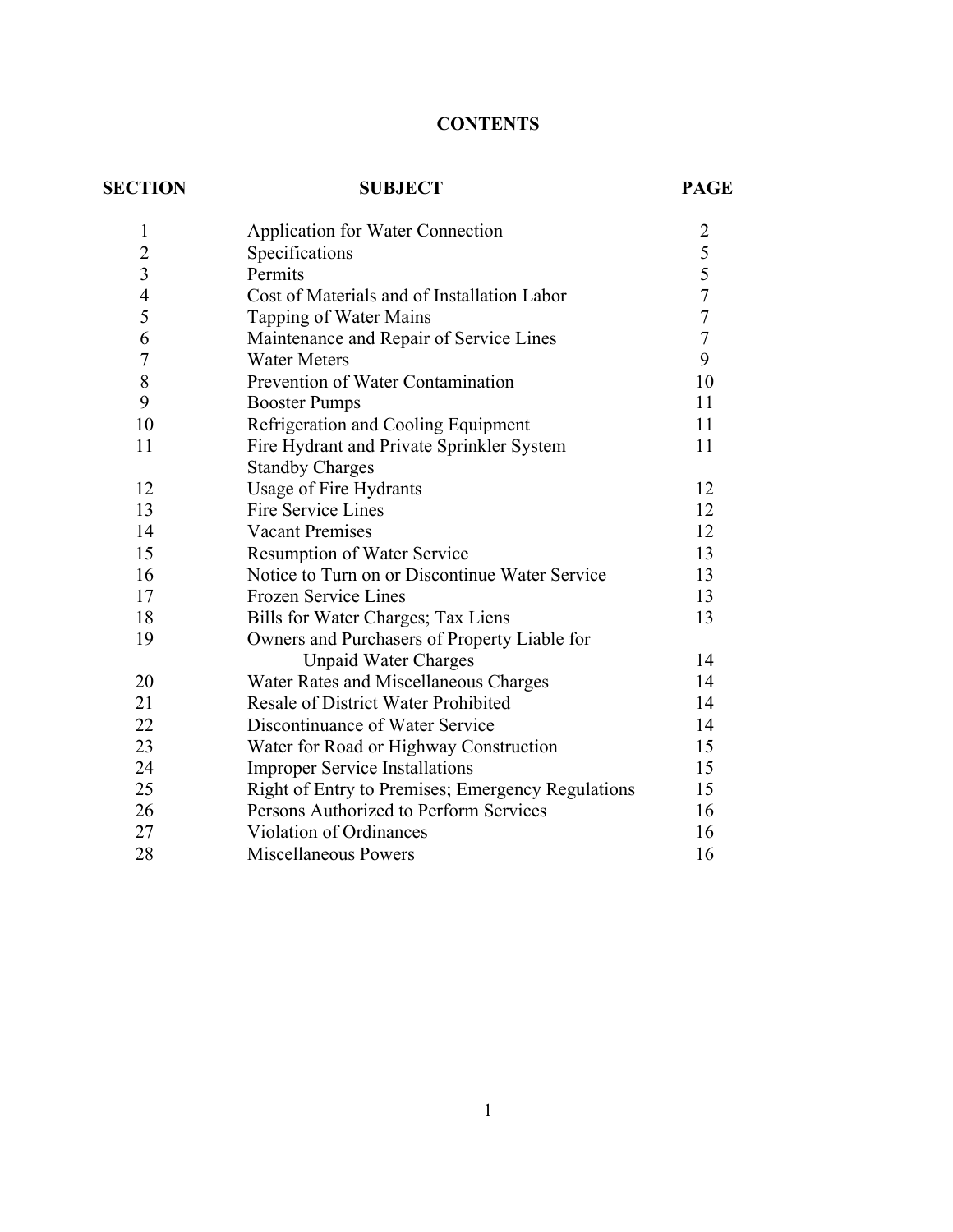The following ordinances, adopted by the Board of Water Commissioners of the South Huntington Water District, South Huntington, New York (the "District"), form part of the water service contract by and between the District and each purchaser of water, services, or facilities provided by the District.

## **SECTION 1. APPLICATION FOR WATER CONNECTIONS.**

A. Application for water service or for connection to District facilities shall be made in writing at the office of the District on forms provided by the District. Such applications shall be made by the owner of the property concerned or the property owner's authorized agent. Evidence of ownership and identification of the property shall be submitted with the application. Every owner of land, or his agent who files an application for water service or for connection to District facilities shall be deemed to have granted to the South Huntington Water District a continuing license for the employees, representatives or officials of the District to enter upon the lands of said owner for purposes of making routine inspections of water service and/or water connections, making appropriate emergency repairs thereto, ensuring that the water service and connections are installed and maintained in accordance with the specifications of the District, and otherwise ensuring compliance with the ordinances of the South Huntington Water District.

B. Application to the District shall be made prior to commencement of building construction.

C. No water supplied by the District may be used for any purpose other than that stated in the application.

D. No application shall be approved which relates to property on which any violation of these ordinances exists. No water connection shall be made to any property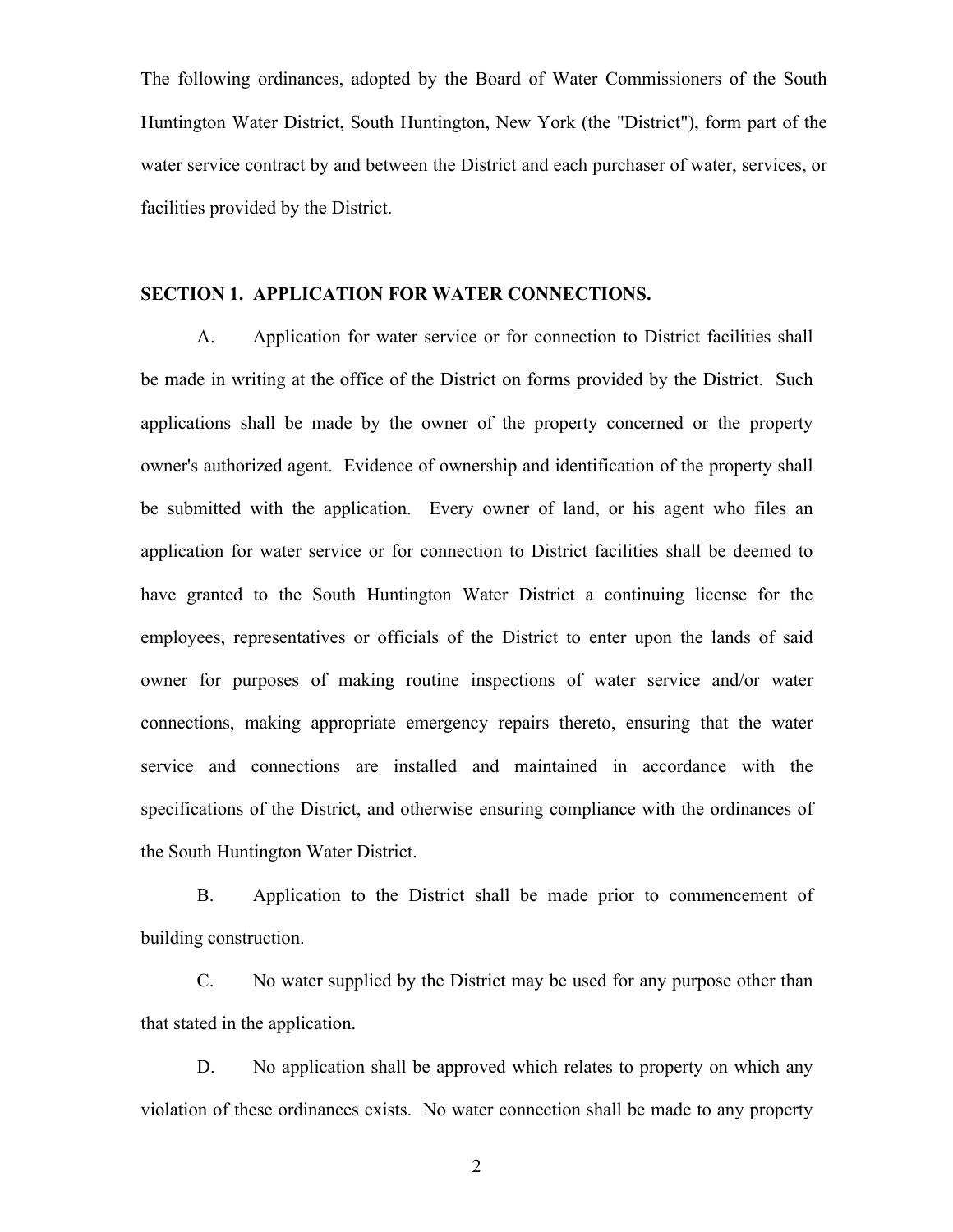which is the subject of a pending application by the property owners or their agents for permission to utilize water from any other source other than the mains of the South Huntington Water District.

E. No application will be approved nor any permit granted until all fees, deposits or other charges relating thereto and all arrearages owing from the property owner or relating to the subject property have been paid in full.

F. No application for connection to District facilities shall be considered or approved

unless accompanied by payment of the Systems Construction Charge established by this section. The Systems Construction Charges are set forth at Appendix "B".

The Systems Construction Charge shall be paid in addition to all other fees, deposits or other charges required pursuant to these ordinances.

G. For the purpose of determining the appropriate System Construction Charges, structures which incorporate the following four (4) elements shall be deemed nonresidential uses: (1) the facility must be group residential or short-term residential in character (group residential must have integral elements of shared amenities, such as, dining, laundry and health care facilities; short term residential must be for terms of less than one year, such as, extended stay hotels); (2) the facility must have only minimal individual service demands (single bath and a kitchenette type sink is the maximum allowable for each unit within this service type; rental apartment, co-op and condominium units are deemed to be residential); (3) the individual units must not be separately metered; and (4) the facility's water demand must be such that the commercial rate equitably represents the cost for additional supply and store.

H. (1) Where a non-residential property is receiving water from the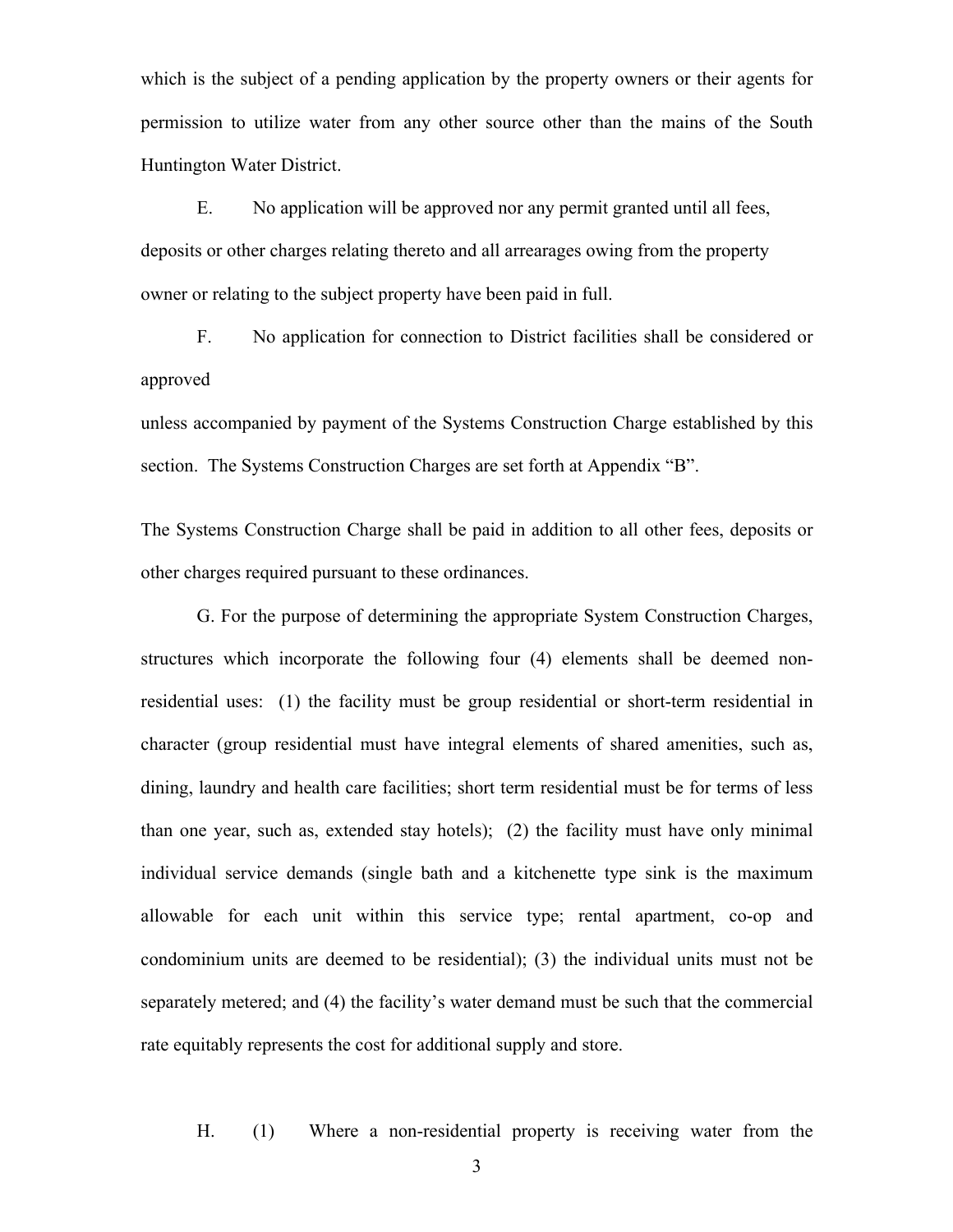District for both irrigation purposes and for internal building usage from a single service line, and the property owner requests an additional service line for irrigation purposes only, the system construction charges set forth in sub-paragraph "F" of this Section shall not apply to the additional irrigation service line, provided the irrigation usage will not significantly increase the water consumption.

(2) With the sole exception as set forth in subsection H (1) above, all nonresidential properties requesting more than one service line shall be required to pay the systems construction charge for each service line pursuant to the provisions of subparagraph F of this Section 1.

I *.* Whenever a structure with an existing water service is demolished or, in the reasonable opinion of the District Superintendent, undergoes substantial structural renovations, the status of the water service will be reviewed**.** Any water service that is smaller than 1", and

(i) constructed of galvanized iron, plastic or lead,

(ii) tapped on a main other than the main closest to the subject building,

*(iii)* actively leaking, in violation of District Ordinances, or

*(iv)* older than 25 years,

shall not be re-used, and a new service line shall be installed in conformance with the District's specifications. Existing water services other than those prohibited hereby may be re-used. However, the property owner shall be responsible for ensuring that the service meets the prevailing Standards and Specifications of the District, including back flow prevention, meter pit construction, curb box location and automated meter reading equipment. New water services require the payment of all District Application and Materials Fees and shall be constructed in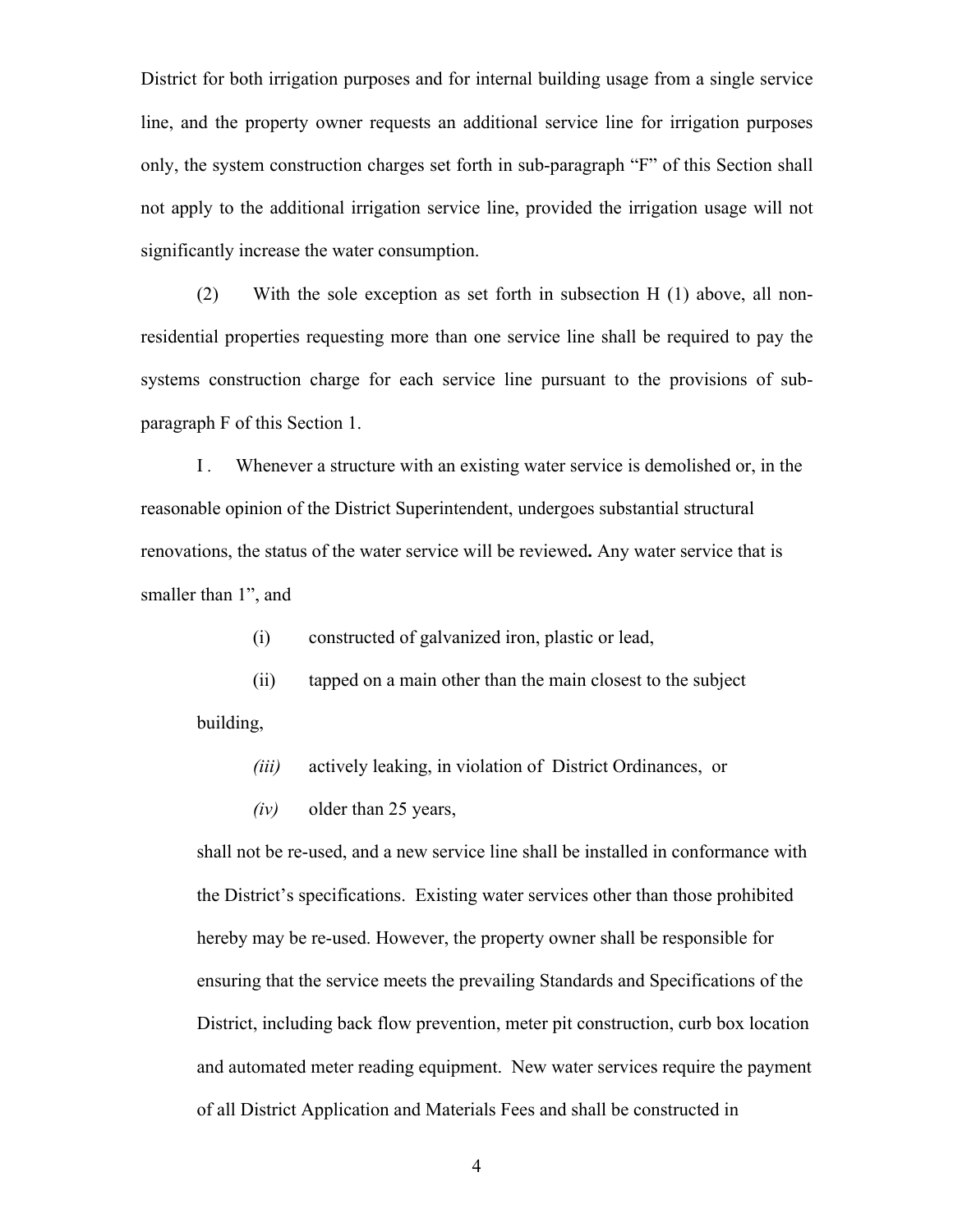accordance with the District Standards. Existing water services no longer utilized shall be discontinued at the water main at the property owner's expense, either prior to or in conjunction with the installation of the new service.

J. In the event a water distribution main does not extend across the real property to be developed, or if it is determined by the District that an existing water main is inadequate to supply water for the intended use of land, it shall be the responsibility of the property owner or developer to pay for the cost of water main installation, replacement, repair or extension, as the situation may require, inclusive of required valves, hydrants, services and/or other appurtenances, so that the water main is extended, as determined by the District.

#### **SECTION 2. SPECIFICATIONS**

All water services, mains and appurtenances thereto shall be installed pursuant to specifications on file in the District Office. A copy of such specifications may be obtained at the District Office.

#### **SECTION 3. PERMITS**

A. All permits required by Town, County or State authorities for street or highway openings shall be obtained by the property owner or his authorized agent at their own expense, and a copy shall be delivered to the District prior to the commencement of any work. The property owner shall be directly responsible to the issuing authority for compliance with and performance of the conditions imposed by each such permit.

B. All property owners, or their authorized representatives, must provide advance written notice of excavation to the District and to each operator of underground facilities listed on The New York City/Long Island One-Call Center. Failure to provide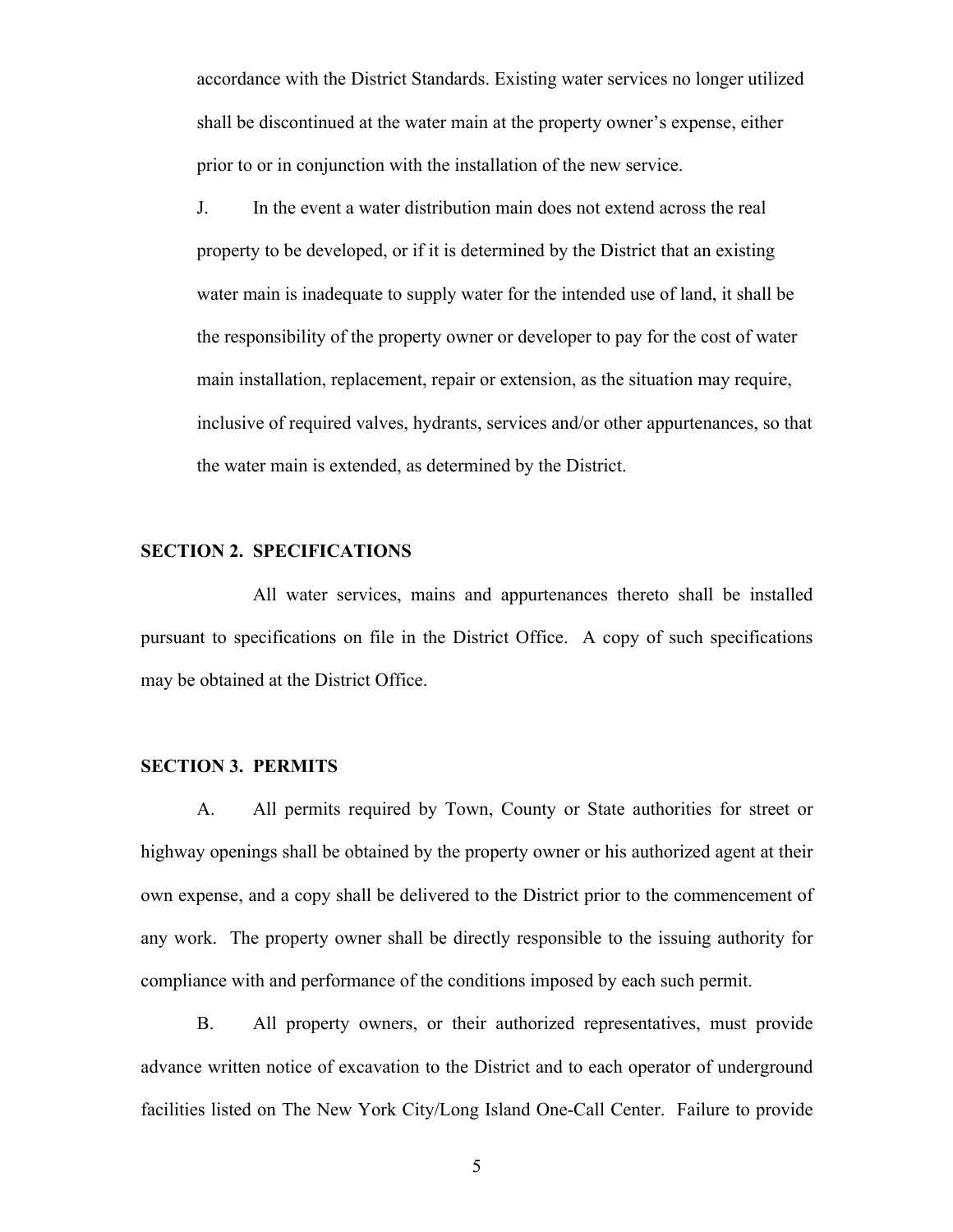the District with written notice of excavation shall be a violation of this Ordinance and may subject the property owner to any fines described in Section 27.

C. Permits to draw water from District hydrants will be issued to lawn and tree sprayers for an annual fee, as set forth in Appendix "C". The permits will be issued only after the lawn and tree spraying equipment has been inspected by an authorized representative of the District to confirm that such equipment meets all of the requirements of the N.Y.S. Sanitary Code.

D. Permits to draw water from District hydrants will be issued for agricultural irrigation purposes, as set forth in Appendix "C". Only previous year permitted agricultural irrigation users will be permitted to re-apply for Permits. A lapse of renewal in any ensuing year will make the Permit ineligible for renewal. The permit holder must utilize a District supplied water meter and consumption will be billed in accordance with the rates set forth at Section 20 of these Ordinances.

E. Permits to draw water from District hydrants will be issued for the purpose of construction and general use. Each such permit, when issued, will be valid for a 30 day period and the fee set for in Appendix "C". A Reduced Pressure Zone (R.P.Z.) backflow preventer, no larger than 1" in diameter, must be installed at the hydrant connection. The R.P.Z., together with a recent certification test report, must be presented to the District's representative at the time the application is submitted. The permit shall be valid only for low flow and intermittent use.

A permit for Higher Flow Construction and General Use (not to include irrigation) will be issued with the inclusion of a District-provided water meter. A Reduced Pressure Zone (R.P.Z.) backflow preventer, no larger than 2" in diameter, must be installed at the hydrant connection. The R.P.Z., together with a recent certification test report, must be presented to the District's representative at the time the application is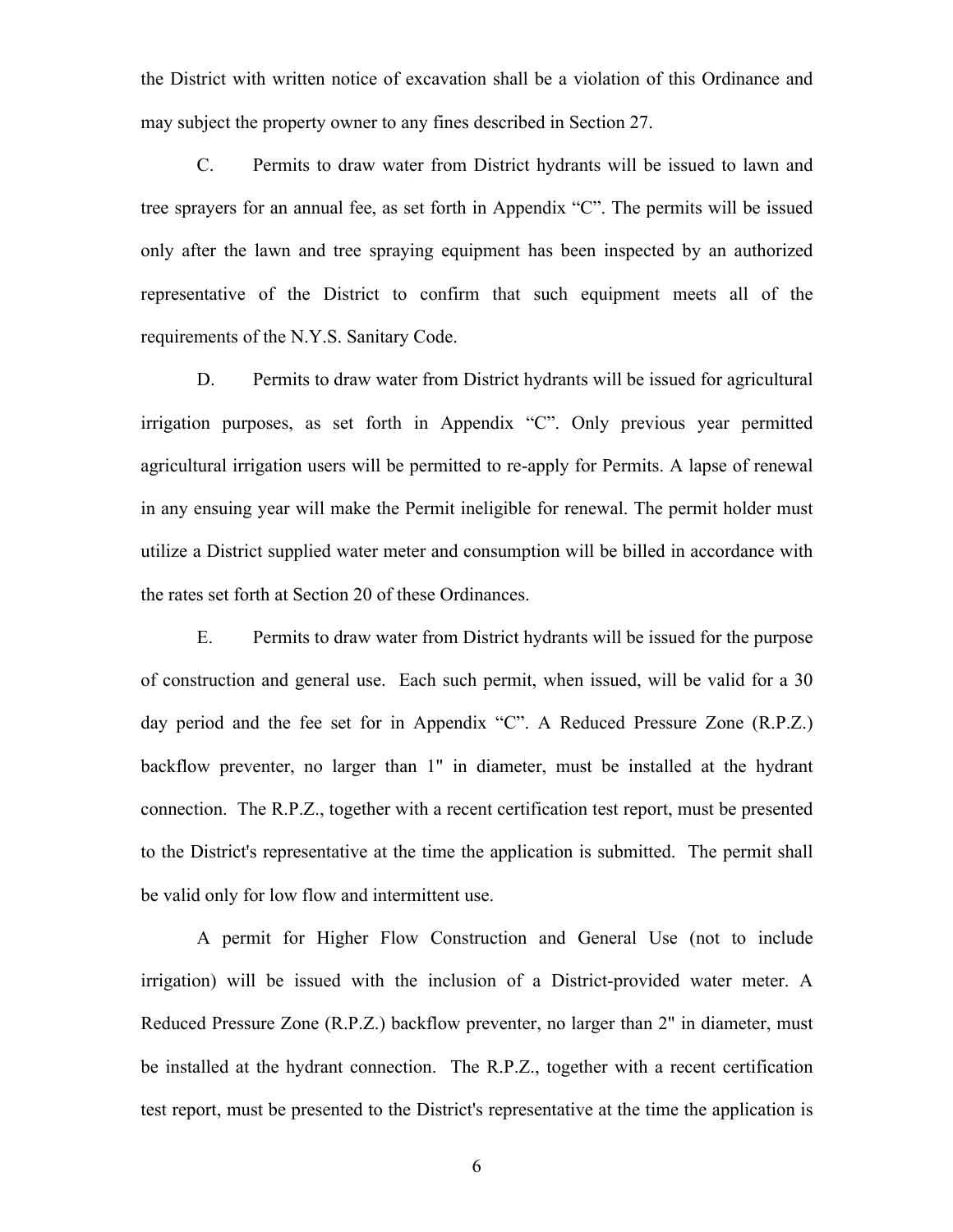submitted. The Permit Fee is set forth in Appendix C. Additionally, metered water will be billed at the prevailing District rates set forth in Appendix C.

F. All permits issued by the District for the use of water supplied by the District or facilities controller by the District are subject to cancellation, revocation or suspension by the District without notice.

## **SECTION 4. COST OF MATERIALS AND OF INSTALLATION LABOR**.

The cost of all materials, including water meters, and of all labor for the installation of service lines, meters and appurtenances utilized in supplying water to any premises, from the tap on the District water main, shall be borne by the property owner.

## **SECTION 5. TAPPING OF WATER MAINS**

The tapping of water mains for service connections or for any other purpose shall be performed solely by employees of the District or by other persons authorized to do so by the District. The fee for permission to tap a water main shall be as set forth in Appendix C., which fee shall be deemed to cover the cost of preparing all permits and work orders, handling of service materials, and labor and equipment required to perform inspections during and after completion of the installation.

## **SECTION 6. MAINTENANCE AND REPAIR OF SERVICE LINES; INTERFERENCE WITH WATER MAINS.**

A. The Water District shall maintain water service facilities in the public roadway and up to the property line.

B. The property owner shall at all times be responsible for the repair and maintenance of water service lines to District Specifications from the property line, as well as the water meter pit. Any and all repairs made to water service lines shall be made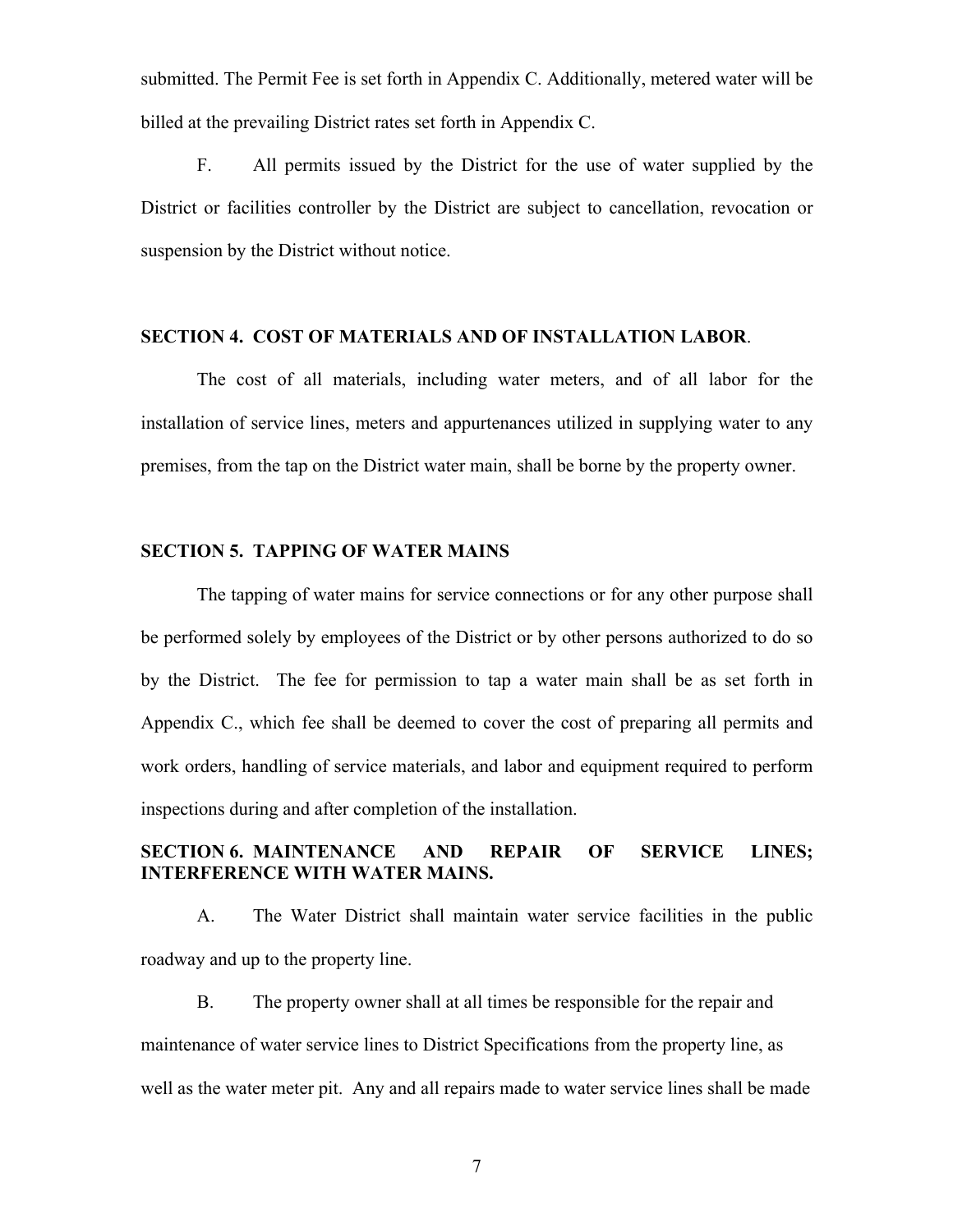by a licensed plumber. Meter pit covers shall be maintained at ground level and kept clear, accessible and in workable condition at all times.

C. In those instances where a water service(s) is tapped from a District water distribution main located in an easement area, the water service owner shall be responsible for the maintenance and repair of the water service line for its entire length.

D. In the event a property owner shall fail to repair or maintain water service lines as required by this Ordinance, the District may provide written notice to the property owner providing clear and specific information as to the nature of the repairs and maintenance which is required by said property owner. Said notice will be sent to the last owner of record as indicated upon the assessment rolls as maintained in the Office of the Assessor of the Town of Huntington, which notice will be mailed first class mail and certified-mail, return receipt requested. The same notice shall also be sent by first class mail to the occupant of the premises. In the event the property owner shall fail to effectuate the specified repairs within thirty (30) days of the mailing of said notice, the employees, agents or representatives of the District, upon Order of the Board of Commissioners of the South Huntington Water District, as evidenced by a Resolution of the Board, may enter upon the lands of the property owner for the purpose of making the required repair, pursuant to the license granted under Section 1. The cost of effectuating said repairs shall be added to the bill for water charges, as more fully set forth at Section  $^{\prime\prime}18$ ".

E. It shall be a violation of the Ordinances of the South Huntington Water District to interfere with, tamper with, connect to, alter, undermine and/or affect the water mains of the District. In addition to any other civil remedy or criminal liability defined by applicable law, any property owner, person, business entity, or agent thereof who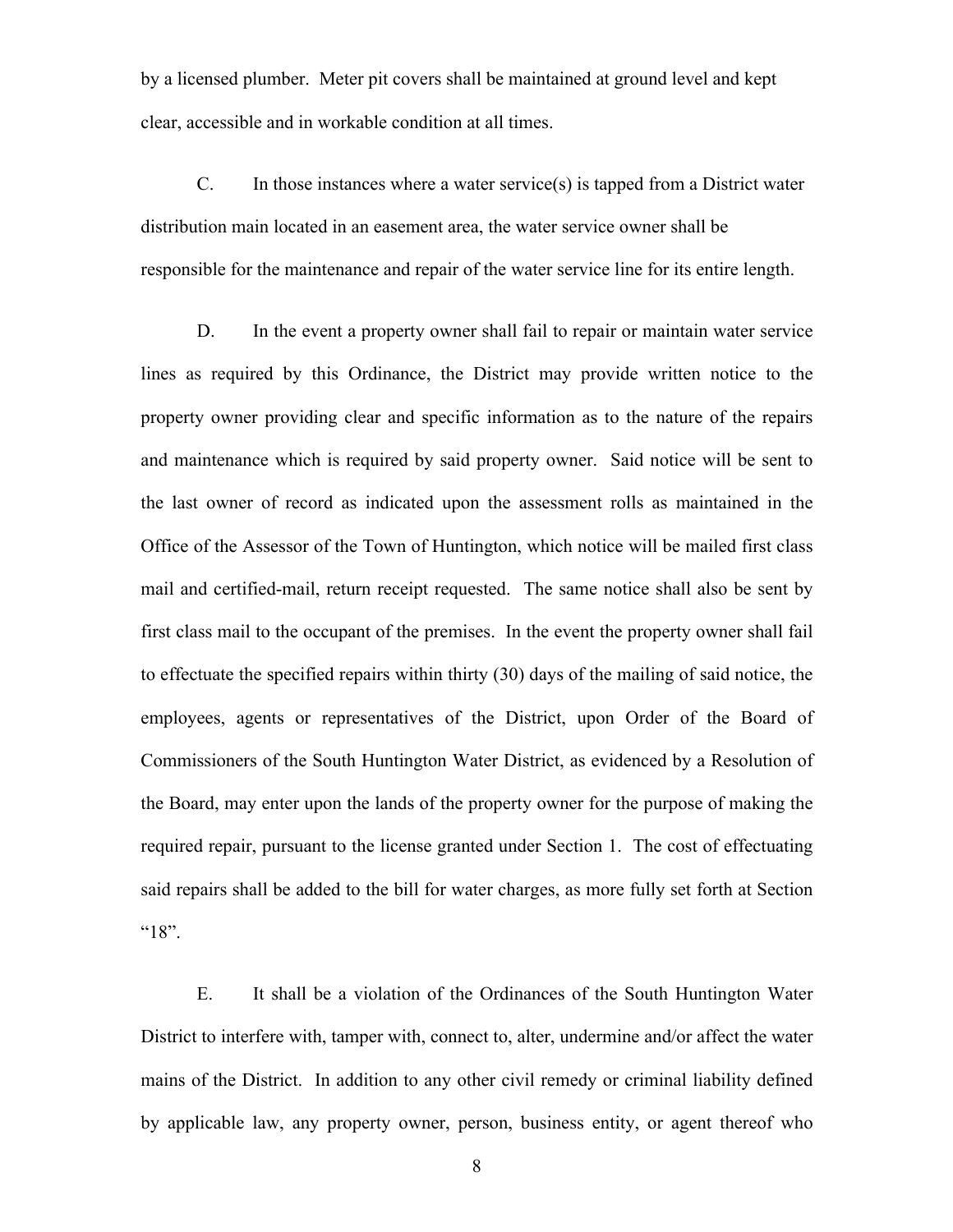violates this section shall be subject to prosecution and the imposition of civil penalties defined by law. In addition, the property owner and its agent shall be responsible for all costs associated with any repair or replacement of water mains necessitated as a result of a violation of this provision.

#### **SECTION 7. WATER METERS**

Each service connection to the water mains of the District shall have installed thereon a meter to measure the consumption of water. It shall be the responsibility of all property owners to ensure that water meters are maintained in proper working order. If the District shall determine that a water meter is not working in proper order, or is otherwise unsuitable for continued use, the District may provide written notice to the property owner providing clear and specific information as to the nature of the repairs and maintenance which is required by said property owner. Said notice will be sent to the last owner of record as indicated upon the assessment rolls as maintained in the Office of the Assessor of the Town of Huntington, which notice will be mailed first class mail and certified-mail, return receipt requested. The same notice shall also be sent by first class mail to the occupant of the premises. In the event the property owner shall fail to effectuate the specified repairs within thirty (30) days of the mailing of said notice, the employees, agents or representatives of the District, upon Order of the Board of Commissioners of the South Huntington Water District, as evidenced by a Resolution of the Board, may enter upon the lands of the property owner for the purpose of making the required repair, pursuant to the license granted under Section 1. The cost of effectuating said repairs shall be added to the bill for water charges, as more fully set forth at Section "18".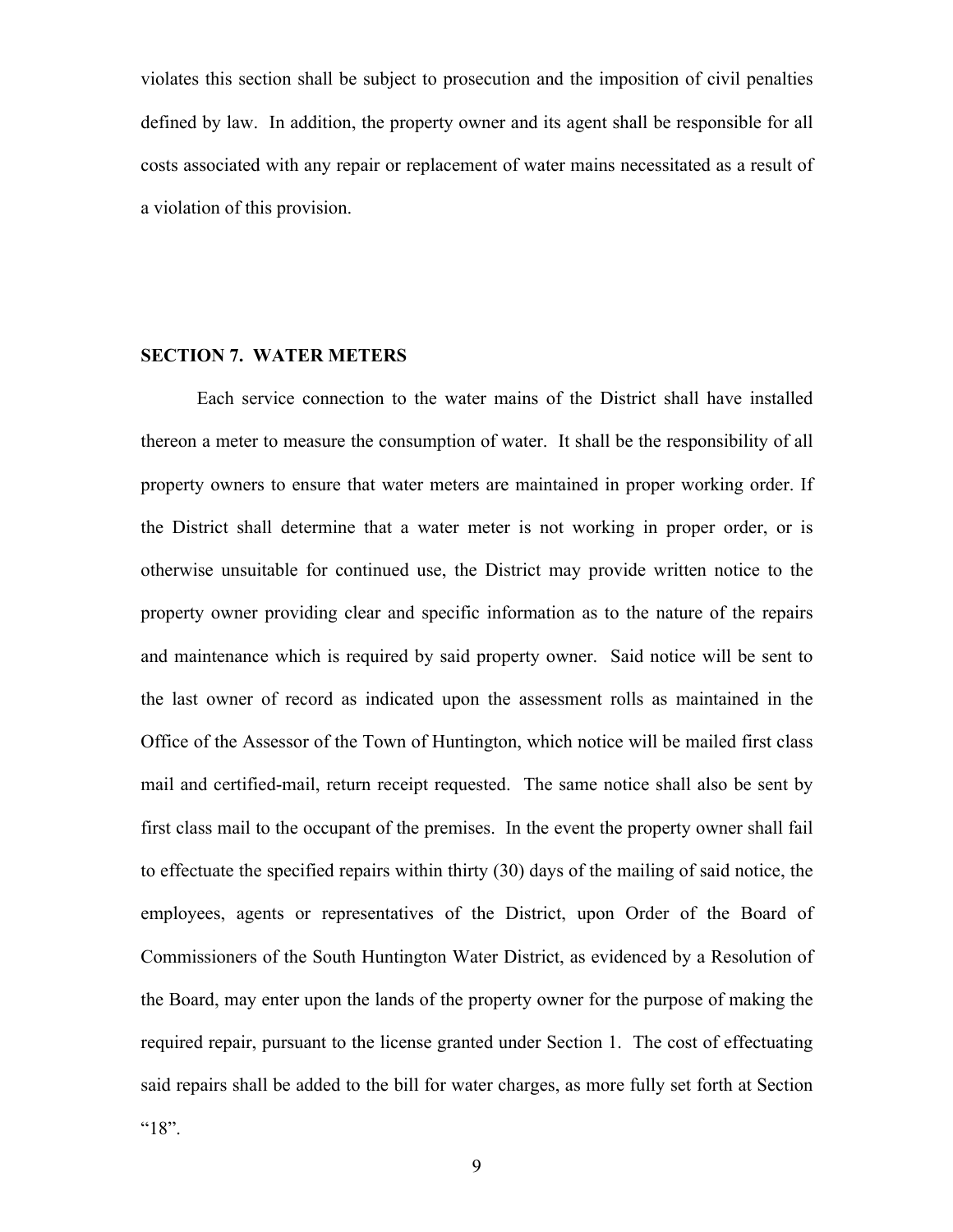No person other than a District employee shall be permitted to break any seal or remove any meter. Breaking or tampering with any meter seal by unauthorized persons is prohibited. All meters and appurtenances shall be purchased from the District in order to maintain uniformity and quality. Any meter may be removed by District employees for testing and repair. All meters determined by the District to be unsuitable for continued use shall be replaced. Meter repairs, including the cost of replacement meters, shall be made by persons authorized to do so by the District at the expense of the property owner.

#### **SECTION 8. PREVENTION OF WATER CONTAMINATION.**

A. The installation or use of inter-connections, cross-connections or other means whereby water from any source other than the District's wells is or may be introduced into the District's mains is prohibited. Emergency interconnections with the water supply systems of other Districts must be authorized by the Board of Water Commissioners.

B. The installation or use of connections for swimming pools or for underground lawn or irrigation sprinkler systems shall not be permitted unless such connections or systems shall be equipped with back-flow prevention devices approved in advance by the District and the New York State Health Department. Where required by the District and the State Health Department, backflow prevention plans shall be submitted in accordance with prevailing regulations and then reviewed by both agencies. The District's Backflow Prevention Plans Review Fee is set forth in Appendix C.

C. The Board of Water Commissioners, in order to protect the public water system of the South Huntington Water District hereby adopts and incorporates into its ordinances all of the provisions of Section 5-1.31 "Cross-Connection Controls" of Chapter 1 of the State Sanitary Code of the State of New York.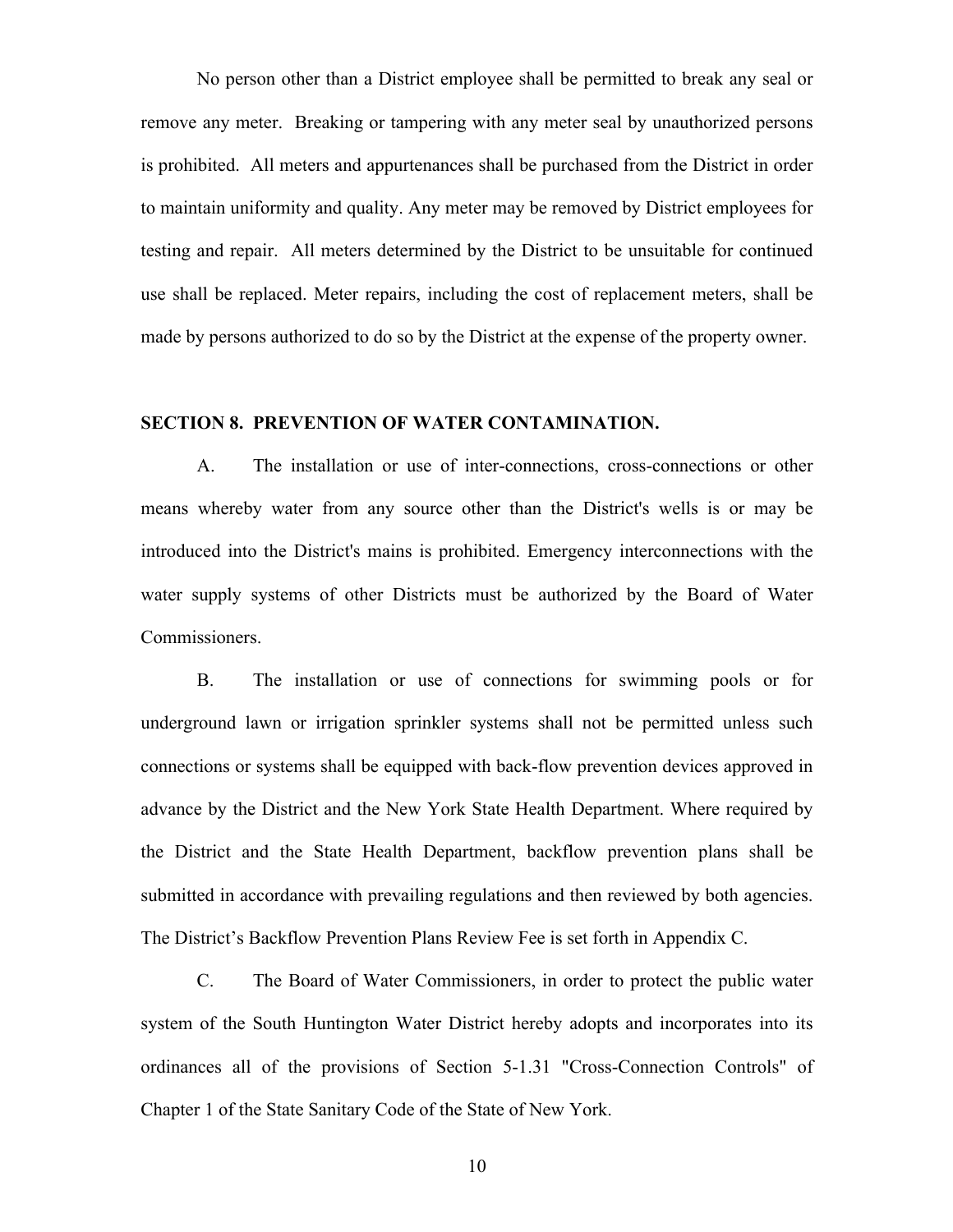## **SECTION 9. BOOSTER PUMPS**

Any water distribution system connected to the South Huntington Water District distribution system by a service line, if equipped with a booster pump or other device which could create pressure levels in the South Huntington Water District distribution system of less than thirty (30) pounds per square inch, shall be equipped with a pressure control device on the District side of such connection. Such devices shall not be installed until approval has been obtained in writing from the South Huntington Water District. Such devices shall be tested no less frequently than once a year, at the customer's expense, and such testing shall be conducted in the presence of representatives of the South Huntington Water District. Said device shall not allow the District-side distribution pressure to fall below thirty pounds per square inch (30 psi).

#### **SECTION 10. REFRIGERATION AND COOLING EQUIPMENT.**

Any water supplied by the South Huntington Water District for refrigeration, air conditioner systems or other water-cooling equipment must be used in a closed loop system.

## **SECTION 11. FIRE HYDRANT AND PRIVATE SPRINKLER SYSTEM STANDBY CHARGES.**

A. Annual demand charges for private fire sprinkler system connections and private fire hydrants shall be as set forth in Appendix "D".

Where a fire hydrant is installed on a common line with a fire sprinkler system, only the sprinkler charge shall be levied. Private fire hydrants shall be used only for fire fighting purposes and other use is strictly prohibited.

B. Rentals for fire hydrants for the use of fire districts shall be established by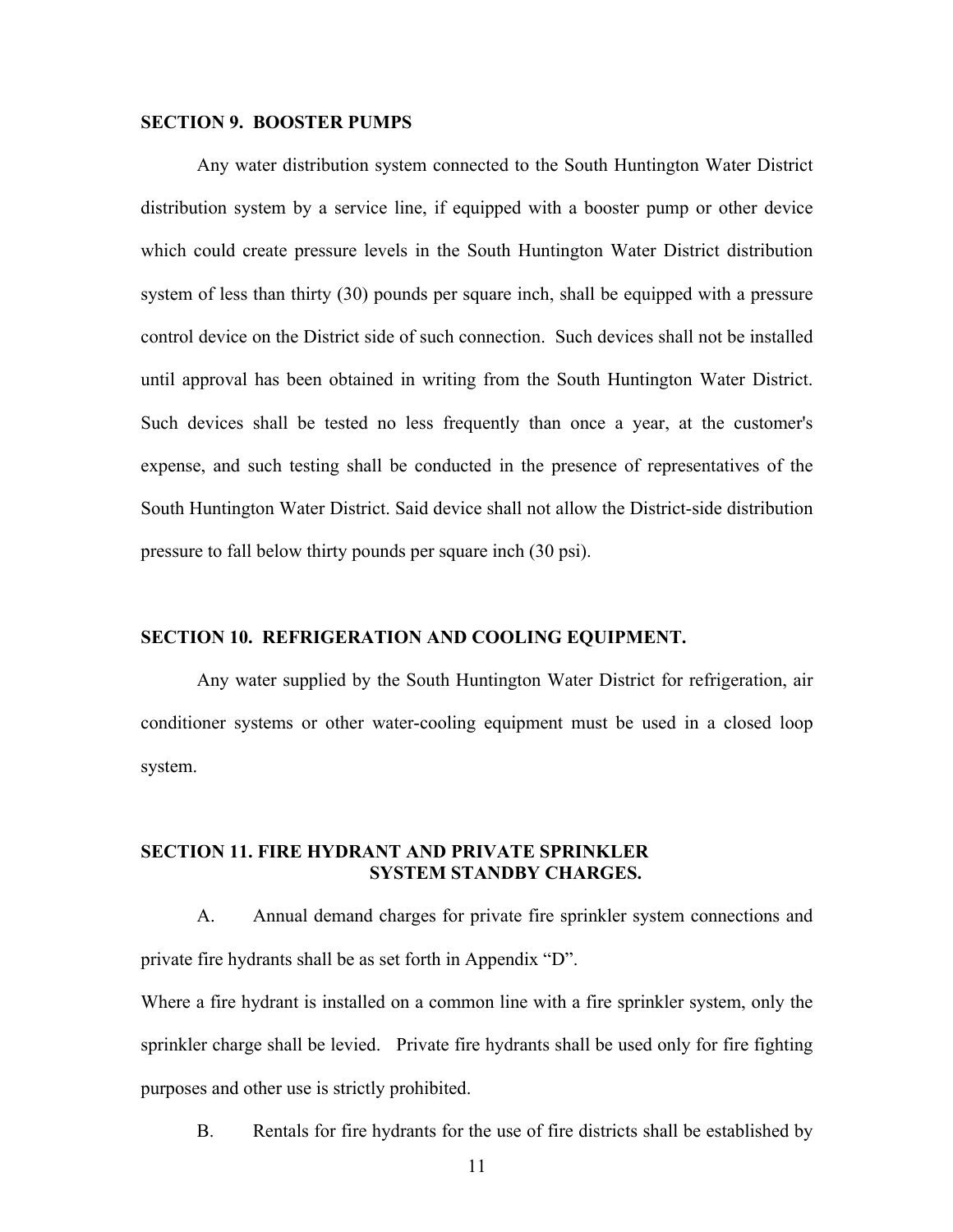contract with the respective fire districts.

## **SECTION 12. USAGE OF FIRE HYDRANTS.**

- A. No unauthorized person shall open, tamper with, interfere with, obstruct in any manner, or draw water from any District fire hydrant. Private fire hydrants shall be used only for fire fighting purposes and other use is strictly prohibited.
- *B.* Any person corporation, or applicant seeking permission to conduct a fire flow test shall do so only with the accompaniment of District personnel. Such person, corporation or applicant shall provide and operate the instrumentation to measure hydrant pressures and flows; District personnel shall operate the hydrants and control traffic where required. Such tests shall be performed at a time determined by the Water District. The Fee for a Fire Flow Test *is set forth in Appendix C.*

#### **SECTION 13. FIRE SERVICE LINES.**

A District approved backflow preventer with a 5/8" x 3/4" detector meter and 3/4" District approved backflow preventer shall be installed on all separate water main service connections used exclusively for fire protection. All fire service lines shall be a constant diameter from street main to building line. If branch lines are installed, the main service line from the street shall have a flow capacity at least equal to the sum of capacities of such branch lines.

#### **SECTION 14. VACANT PREMISES.**

Each property owner shall arrange for the discontinuance of water service whenever premises become vacant. The property owner shall bear the expense of necessary repairs and shall pay the charge for water which is lost in the event of failure to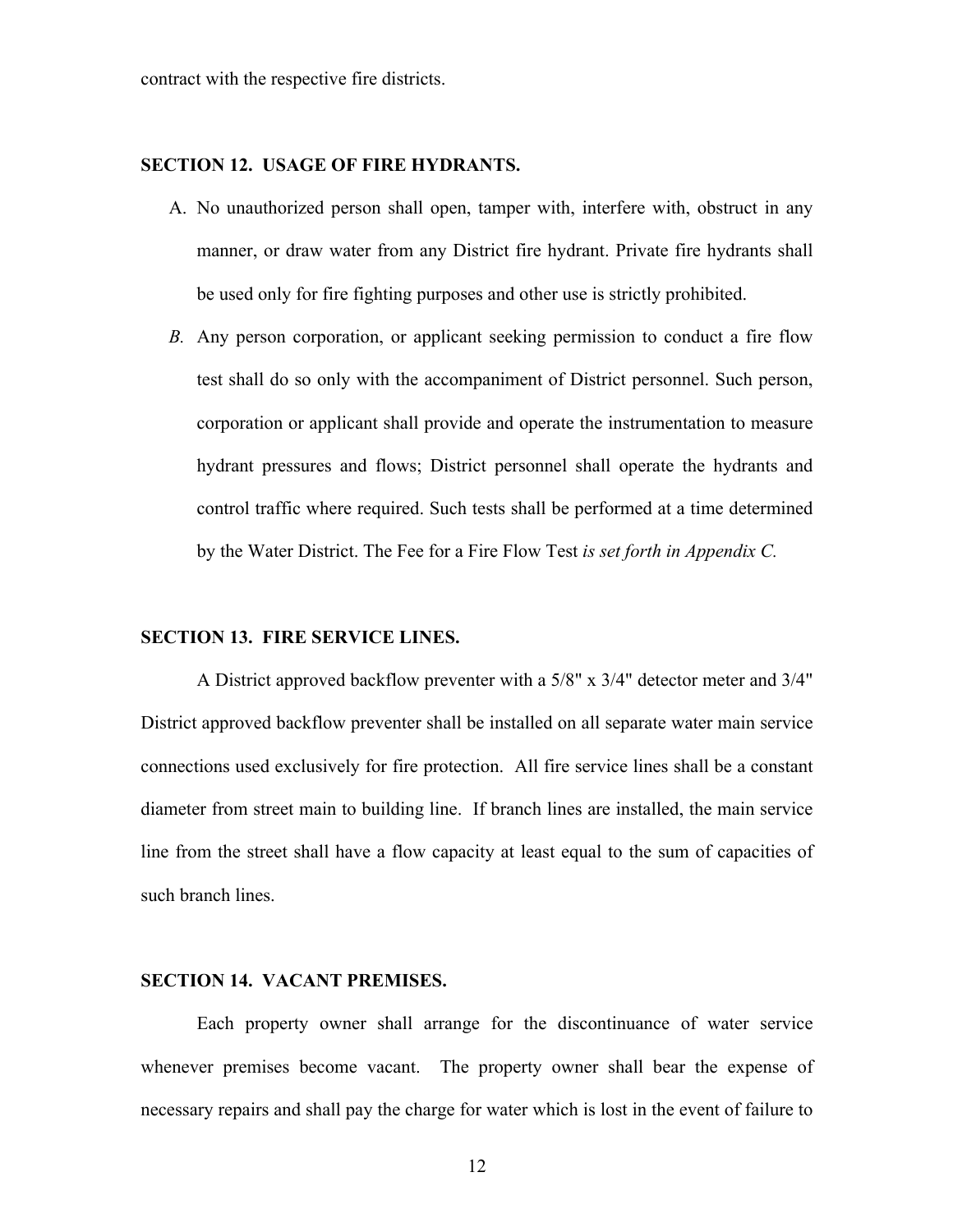discontinue service. The quantity of water so lost shall be estimated by the District and the charge therefore shall be added to the bill next sent to the property owner and shall be paid in the same manner as regular water charges.

## **SECTION 15. RESUMPTION OF WATER SERVICE.**

Whenever the supply of water to any premises shall be turned off for any reason whatsoever, it shall not be turned on thereafter without the permission of the District.

# **SECTION 16. NOTICE TO TURN ON OR DISCONTINUE WATER SERVICE**.

A minimum of five (5) days written notification shall be given to the District by any owner requesting a turn on or discontinuance of water service. A charge as set forth in Appendix "C" will be levied for each turn on and turn off.

# **SECTION 17. OMITTED**

#### **SECTION 18. BILLS FOR WATER CHARGES; TAX LIENS**

A. Bills for water charges shall be due when rendered. If any bill remains unpaid more than sixty (60) days after it has been rendered, water service to the subject premises may be discontinued by the District and shall not be resumed until all outstanding charges shall be paid in full.

B. On or about September 15th of each year the District shall submit to the Town Board a list of delinquent water charge accounts. Pursuant to Section 198 of the Town Law of the State of New York, unpaid water charges shall constitute a lien against the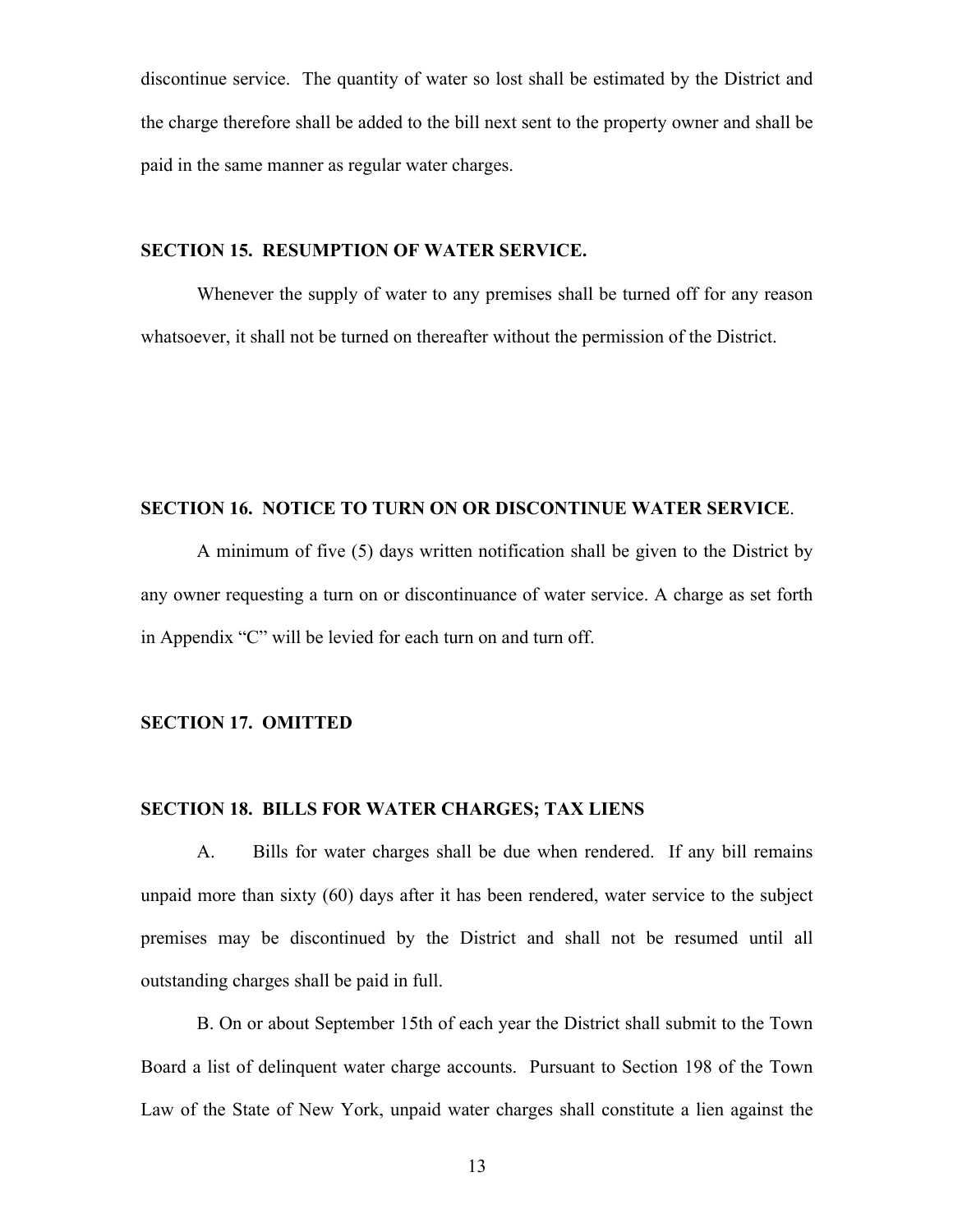real property upon which or in connection with which the water is used. Delinquent water charges entered upon a tax bill shall be subject to a ten  $(10\%)$  percent penalty charge.

## **SECTION 19. OWNERS AND PURCHASERS OF PROPERTY LIABLE FOR UNPAID WATER CHARGES**.

Where title to real property is conveyed the grantee or new owner shall be liable for payment of all unpaid water charges of the grantor or former owner. Owners of real property shall be deemed liable for unpaid water charges incurred by occupants or tenants of the premises.

It is the responsibility of the involved parties to notify the Water District in a timely manner of any change in ownership of District-served properties. Upon a minimum of seventy-two (72) hours prior notice, and upon the presentation of all District-required information, the District shall prepare a "Final Water Bill" for the property seller, and change the account information for the New Owner or property purchaser. Fees for the Final Read Charge and the New Owner Charge are set forth in Appendix C.

# **SECTION 20. WATER RATES AND MISCELLANEOUS CHARGES. See Appendix "A"**

### **SECTION 21. RESALE OF DISTRICT WATER PROHIBITED.**

Resale of District water under any circumstances is prohibited.

## **SECTION 22. DISCONTINUANCE OF WATER SERVICE.**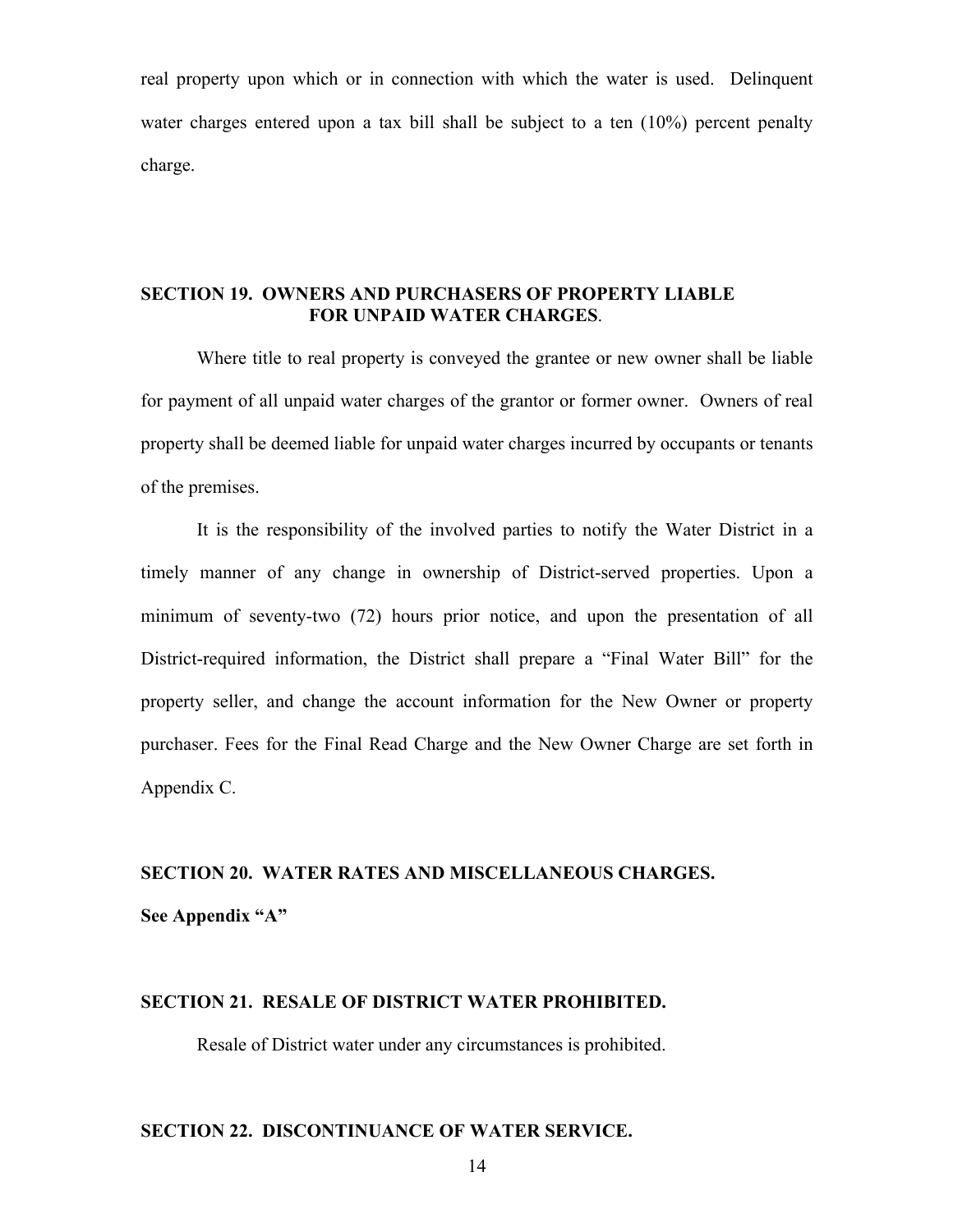Willful or negligent waste of water or the commission or existence of any violation of these ordinances shall be deemed sufficient cause for the discontinuance of water service by the District to the premises.

## **SECTION 23. WATER FOR ROAD OR HIGHWAY CONSTRUCTION.**

The use of District water in connection with road or highway construction shall be prohibited unless written permission shall be obtained from the District prior to such usage.

#### **SECTION 24. IMPROPER SERVICE INSTALLATIONS**.

The district shall discontinue water service in the event it determines that any service connection has been improperly installed. Water service shall not be restored until the service connection has been properly installed and all expenses and damages have been paid by the property owner.

# **SECTION 25. RIGHT OF ENTRY TO PREMISES; EMERGENCY REGULATIONS**.

A. The members of the Board of Water Commissioners and designated District employees shall be authorized to enter in or upon the premises of any consumer at any reasonable hour to inspect the installation or determine the condition of all water facilities and appurtenances and the use thereof.

B. The Board of Water Commissioners is authorized to adopt temporary regulations restricting the use of District water upon finding that an emergency situation exists requiring such restriction.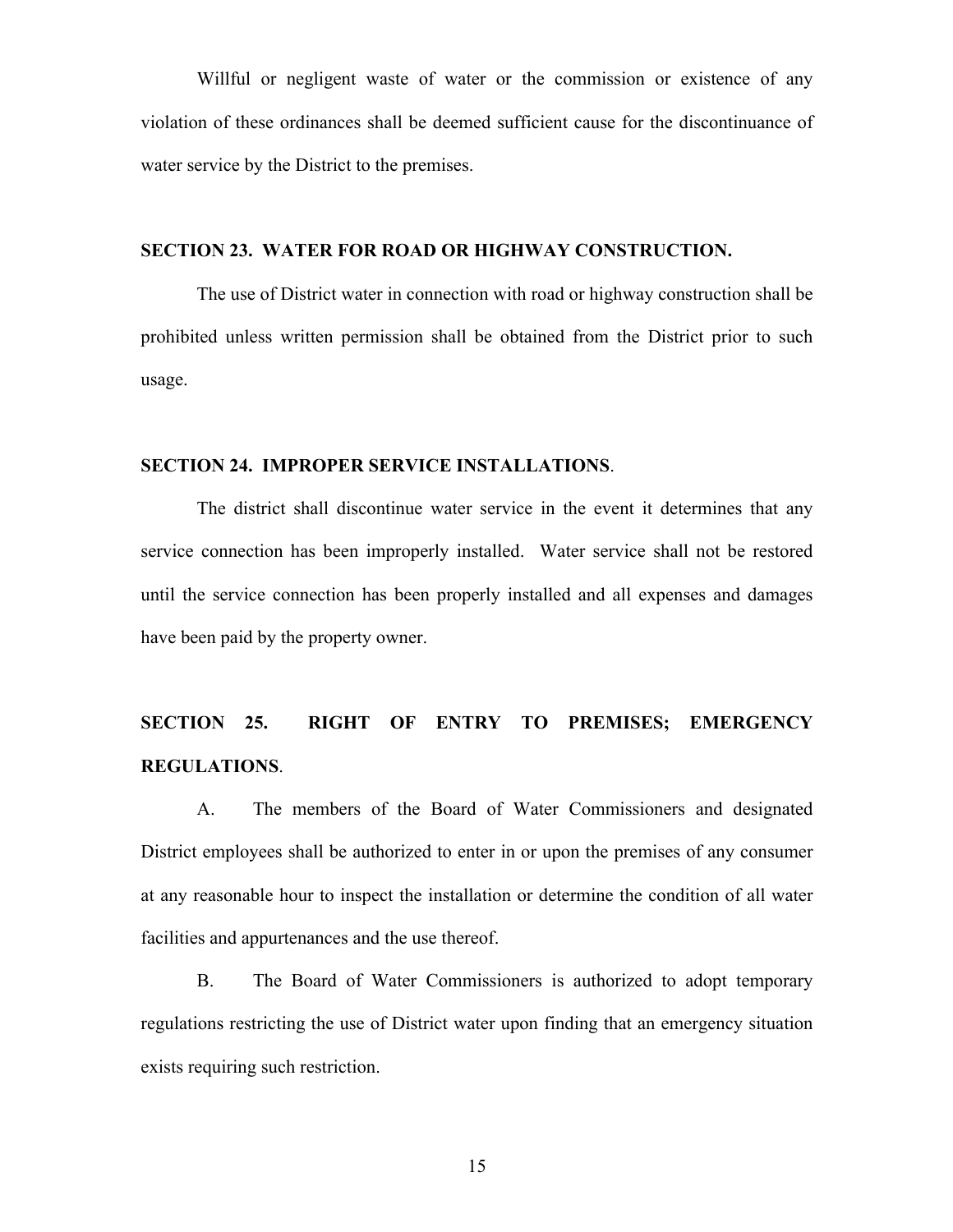### **SECTION 26. PERSONS AUTHORIZED TO PERFORM SERVICES.**

No person shall perform any services or make any installation which is connected to any main, service line or appurtenance owned by the District unless duly licensed pursuant to the Ordinances of the Town of Huntington where such ordinances require licensing of such persons.

## **SECTION 27. VIOLATION OF ORDINANCES.**

Any person who violates any provision of these ordinances shall be subject to prosecution and the imposition of penalties therefore as provided by law. Water service provided to such person at any location within the District may be discontinued until such violation is corrected and such penalties together with all other costs, fees and deposits are paid.

#### **SECTION 28. MISCELLANEOUS POWERS.**

The Board of Water Commissioners reserves the right to (1) alter, amend, add to, repeal or otherwise change these ordinances, as may be required in its discretion; (2) make special rates or contracts in its discretion where proper; and (3) temporarily discontinue any water supply with or without notice, where reasonably required in order to make repairs, permit installation of extensions or other necessity. Neither the District nor the Board shall be liable for any damages sustained as a result of such temporary discontinuance of water supply or from increases or decreases in water pressure.

The foregoing ordinances of the South Huntington Water District are in full force and effect as of the date indicated below:

 Paul J. Tonna Ciro DePalo Joseph G. Perry Constituting the Board of Water Commissioners of the South Huntington Water District *Amended September 6, 2012, Effective January 1, 2017.*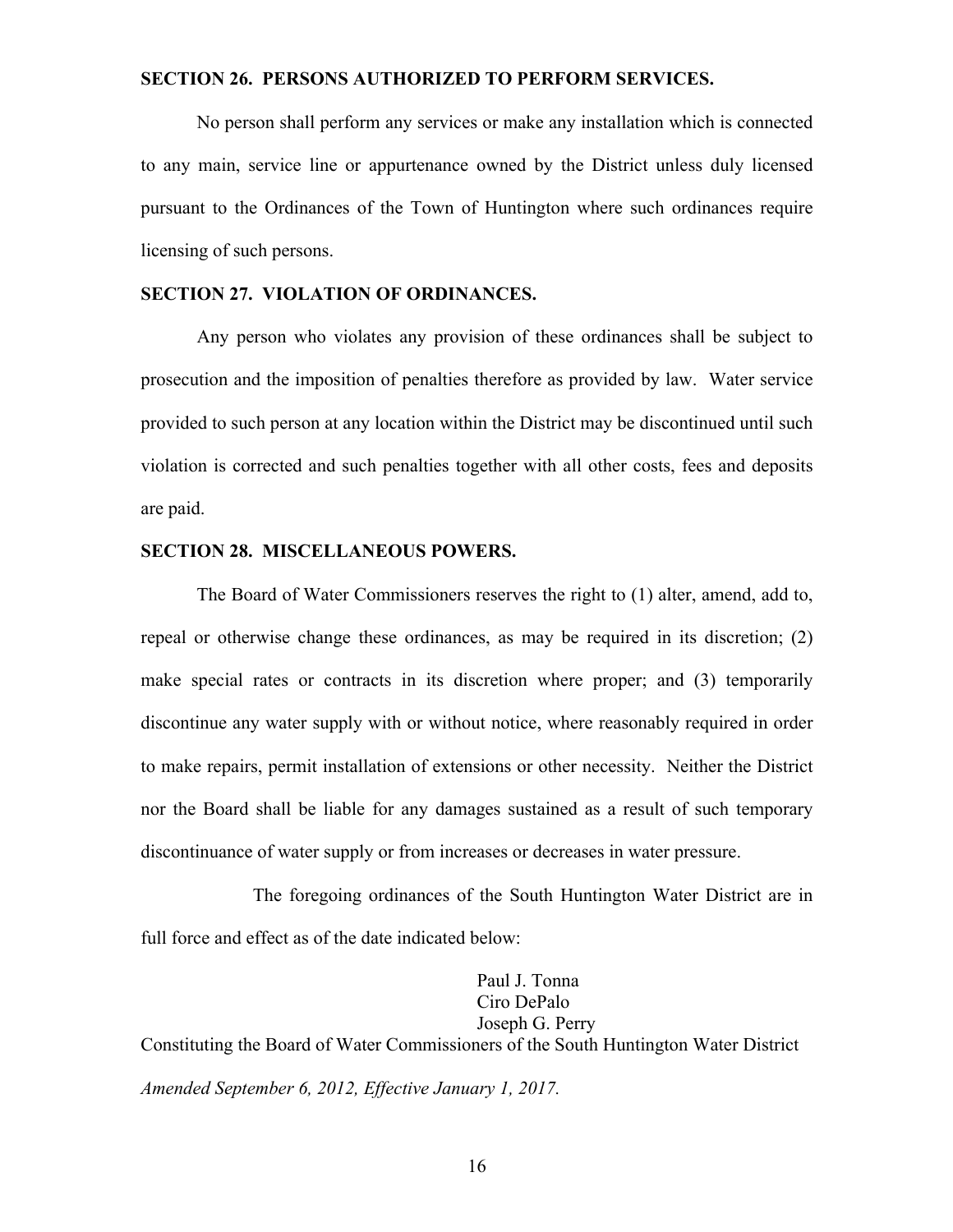#### **Miscellaneous Ordinance Revisions, 2019** Revisions Adopted 1/1/19, Effective 1/1/19

#### Section 1. Application For New Water Services

 $\mathbf{I}$ . Whenever a structure with an existing water service is demolished or, in the reasonable opinion of the District Superintendent, undergoes substantial structural renovations, the status of the water service will be reviewed.

#### **APPENDIX A**

#### **WATER RATES AND MISCELLANEOUS CHARGES**

A. All water supplied by the District shall be billed quarterly and at the following rates, which rates are subject to change:

> (i) From 0 gallons to  $50,000$  gallons of water consumed, the rate is \$0.80 per 1,000 gallons.

(ii) From 51,000 gallons to 100,000 gallons of water consumed, the rate is \$1.31 cents per 1,000 gallons.

(iii) From 101,000 gallons and over of water consumed, the rate is  $$1.61$  per 1.000 gallons.

 $\mathbf{R}$ . The above water rates notwithstanding, the minimum quarterly water bill shall be \$8.00.

C. Where the District purchases water from another supplier for re-sale to consumers in the District, where water is sold to consumers outside of the District's boundaries or where water is provided by hydrant connection or temporary connection the rate therefore shall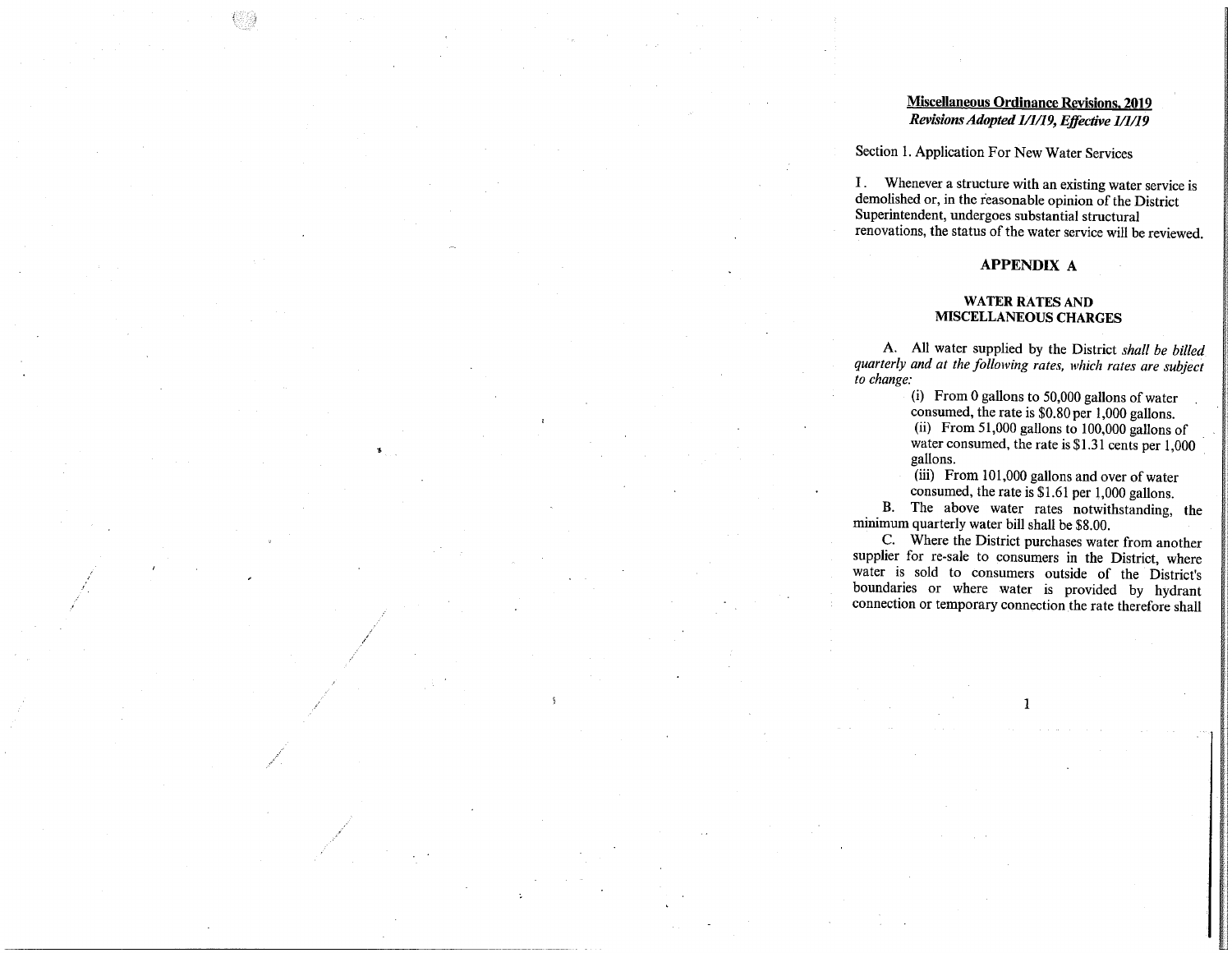be fixed by resolution of the Board of Water Commissioners of the District

#### **APPENDIX R**

The Systems Construction Charges shall be \$3,300.00 for each residential unit unless the application for connection to District facilities is for service to a subdivision or building having six (6) residential units or less, in which instance the Systems Construction Charge shall be \$1,650.00 for each residential unit. The Systems Construction Charge for each non-residential service shall be based upon the diameter of the water service line. pursuant to the following schedule:

| Service Line Diameter |                                    |
|-----------------------|------------------------------------|
| (inches)              | <b>Systems Construction Charge</b> |
|                       | \$ 3,300,00                        |
| 1.5                   | 7,425.00                           |
| . 2                   | \$13,200.00                        |
|                       | \$30,250.00                        |
|                       | \$53,350.00                        |
|                       | \$118,800.00                       |
|                       | \$211.200.00                       |

#### **APPENDIX C**

#### Miscellaneous fee schedule

- 1. Permits to draw water from District hydrants will be issued to lawn and tree sprayer tank trucks for an annual fee of \$175.00.
- 2. Permits to draw water from District hydrants will be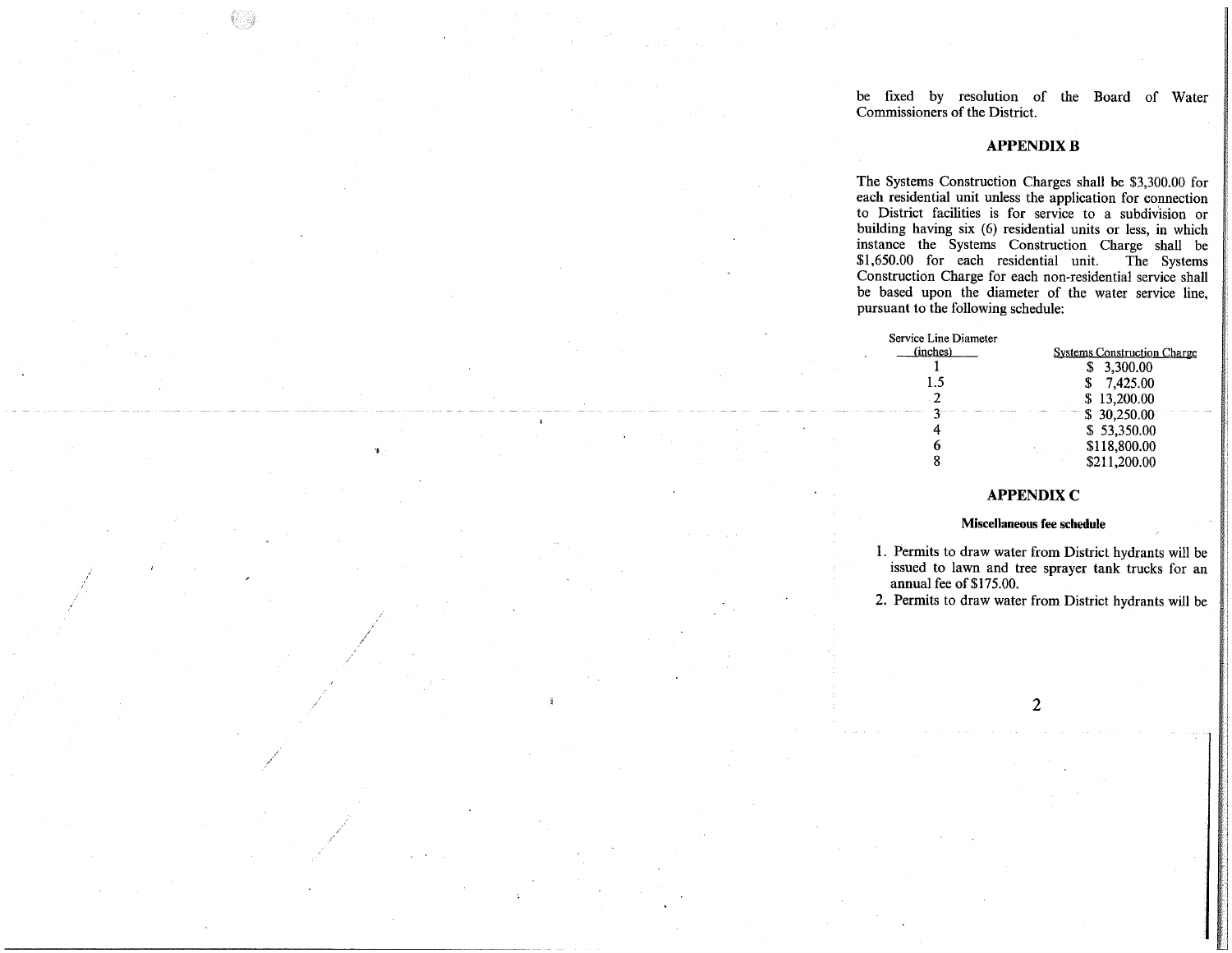issued for agricultural irrigation purposes for an annual fee of \$200.00, in addition to actual water used, commensurate with the water rates set forth in Appendix "A".

3. Permits to draw water from District hydrants will be issued for the purpose of Low Flow Construction and General Use. Each such permit, when issued, will be valid for a 30-day period and the fee or such permit will be \$150.00.

Permits to draw water from District hydrants for the purpose of High Flow Construction and General Use (excluding irrigation) will be issued along with a District-owned water meter to measure consumption. The Permit Fee shall be \$175.00, plus a separate billing for the metered water consumed at the rates set forth in Appendix A.

- 4. The Filing, Inspection and Tapping Fee  $for$ permission to tap a water main shall be \$850.00, which fee shall be deemed to cover the cost of preparing all permits and work orders, handling of service materials, and labor and equipment required to perform inspections during and after completion of the installation
- 5. A minimum of five (5) days written notification shall be given to the District by any owner requesting a turn-on or turn-off of water service. A charge of \$75.00 will be levied for each turn-on and turn-off.
- 6. Upon the change in ownership of a District-served property, and upon the timely presentation of all required information, a "Final Water Bill" shall be prepared by the District. A Final Read Charge of \$40.00 shall be levied on the former owner. A New Owner Charge of \$40.00 shall be levied upon the new